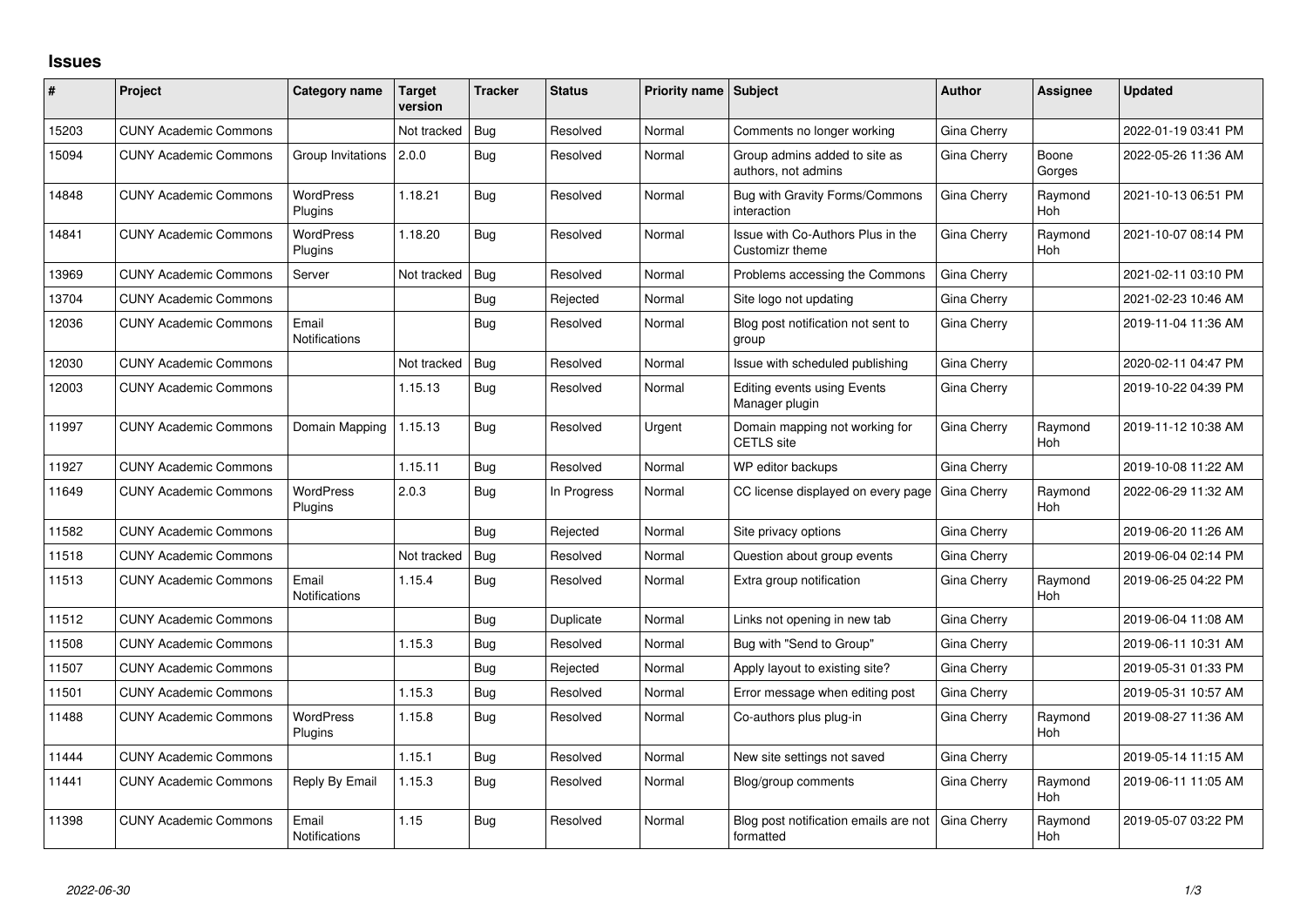| #     | Project                      | <b>Category name</b>          | <b>Target</b><br>version | <b>Tracker</b> | <b>Status</b> | <b>Priority name   Subject</b> |                                                                              | Author             | <b>Assignee</b>       | <b>Updated</b>      |
|-------|------------------------------|-------------------------------|--------------------------|----------------|---------------|--------------------------------|------------------------------------------------------------------------------|--------------------|-----------------------|---------------------|
| 11313 | <b>CUNY Academic Commons</b> | Spam/Spam<br>Prevention       | 1.17.7                   | <b>Bug</b>     | Resolved      | High                           | Overly aggressive spam filters                                               | Gina Cherry        | Raymond<br>Hoh        | 2020-11-05 04:30 PM |
| 11312 | <b>CUNY Academic Commons</b> | <b>WordPress</b><br>Plugins   | Not tracked              | Bug            | Resolved      | Normal                         | Cannot add guest author to post                                              | Gina Cherry        |                       | 2019-04-11 09:56 PM |
| 11160 | <b>CUNY Academic Commons</b> | Email<br><b>Notifications</b> | 1.14.8                   | <b>Bug</b>     | Resolved      | Normal                         | Return of duplicate email<br>notifactions for blog comments                  | Gina Cherry        | Raymond<br><b>Hoh</b> | 2019-02-27 12:33 AM |
| 10800 | <b>CUNY Academic Commons</b> | Email<br><b>Notifications</b> | 1.14.3                   | Bug            | Resolved      | Normal                         | Duplicate email notifications on blog<br>comments                            | Gina Cherry        | Raymond<br><b>Hoh</b> | 2019-02-13 06:05 PM |
| 10645 | <b>CUNY Academic Commons</b> |                               | 1.13.13                  | Bug            | Resolved      | Normal                         | Facebook link in groups                                                      | Gina Cherry        |                       | 2018-10-31 04:51 PM |
| 10561 | <b>CUNY Academic Commons</b> |                               | Not tracked              | Bug            | Resolved      | Urgent                         | CETLS site redirecting to GC                                                 | Gina Cherry        |                       | 2018-10-23 10:50 AM |
| 10363 | <b>CUNY Academic Commons</b> |                               |                          | Bug            | Resolved      | Normal                         | Domain mapping for CETLS site                                                | Gina Cherry        |                       | 2018-10-23 10:52 AM |
| 10075 | <b>CUNY Academic Commons</b> | Domain Mapping                | Not tracked              | Bug            | Resolved      | Urgent                         | Problem with domain<br>mapping/redirection for CETLS site                    | Gina Cherry        |                       | 2018-12-10 03:50 PM |
| 9570  | <b>CUNY Academic Commons</b> | WordPress<br>Plugins          | 1.12.13                  | Bug            | Resolved      | Normal                         | Guest authors in Co-Authors Plus<br>plug-in not working                      | Gina Cherry        | Boone<br>Gorges       | 2018-05-01 06:10 PM |
| 4850  | <b>CUNY Academic Commons</b> | WordPress<br>Plugins          | 1.8.16                   | <b>Bug</b>     | Resolved      | Immediate                      | ACERT site is down                                                           | Gina Cherry        | Boone<br>Gorges       | 2015-11-05 12:45 PM |
| 3892  | <b>CUNY Academic Commons</b> | <b>WordPress</b><br>(misc)    | Future<br>release        | Bug            | Resolved      | High                           | The given object ID is not that of a<br>menu item.                           | Gina Cherry        | Gina Cherry           | 2016-06-21 04:49 PM |
| 40    | <b>CUNY Academic Commons</b> | <b>BuddyPress</b><br>(misc)   |                          | <b>Bug</b>     | Resolved      | Normal                         | Notification won't go away                                                   | Gina Cherry        | Boone<br>Gorges       | 2009-10-19 03:49 PM |
| 39    | <b>CUNY Academic Commons</b> | <b>BuddyPress</b><br>(misc)   |                          | Bug            | Resolved      | High                           | Email notifications for group I had<br>not joined                            | Gina Cherry        | Boone<br>Gorges       | 2009-10-19 03:49 PM |
| 14568 | <b>CUNY Academic Commons</b> | WordPress<br>Plugins          | 1.18.14                  | Feature        | Resolved      | Normal                         | Plugin request: Gravity Forms<br>Advanced Post Creation Add-On               | Gina Cherry        |                       | 2021-07-13 01:18 PM |
| 11646 | <b>CUNY Academic Commons</b> |                               | Not tracked              | Feature        | Resolved      | Normal                         | Redmine request                                                              | Gina Cherry        |                       | 2019-07-23 11:17 AM |
| 11511 | <b>CUNY Academic Commons</b> | <b>WordPress</b><br>Plugins   | 1.15.3                   | Feature        | Resolved      | Normal                         | Plug-in request                                                              | Gina Cherry        |                       | 2019-06-11 11:05 AM |
| 11451 | <b>CUNY Academic Commons</b> | Group Blogs                   | 1.16                     | Feature        | Resolved      | Normal                         | 'Send to group' checkbox should<br>remain unchecked for saved draft<br>posts | Gina Cherry        | Boone<br>Gorges       | 2019-12-04 10:51 AM |
| 11311 | <b>CUNY Academic Commons</b> | <b>WordPress</b><br>Plugins   | 1.14.11                  | Feature        | Resolved      | Normal                         | Request for post expiration plug-in                                          | Gina Cherry        | Raymond<br>Hoh        | 2019-04-15 10:47 AM |
| 10847 | <b>CUNY Academic Commons</b> | <b>Blogs</b><br>(BuddyPress)  | 1.15                     | Feature        | Resolved      | Normal                         | Select which blog posts are sent to<br>group                                 | <b>Gina Cherry</b> | Boone<br>Gorges       | 2019-04-23 03:54 PM |
| 8389  | <b>CUNY Academic Commons</b> | WordPress<br>Plugins          | 1.11.6                   | Feature        | Resolved      | Normal                         | Gravity Forms + Custom Post Types<br>plug-in                                 | Gina Cherry        | Boone<br>Gorges       | 2017-07-06 08:09 PM |
| 7944  | <b>CUNY Academic Commons</b> | WordPress<br>Plugins          | 1.10.16                  | Feature        | Resolved      | Normal                         | MailChimp plug-in                                                            | Gina Cherry        |                       | 2017-04-11 12:38 PM |